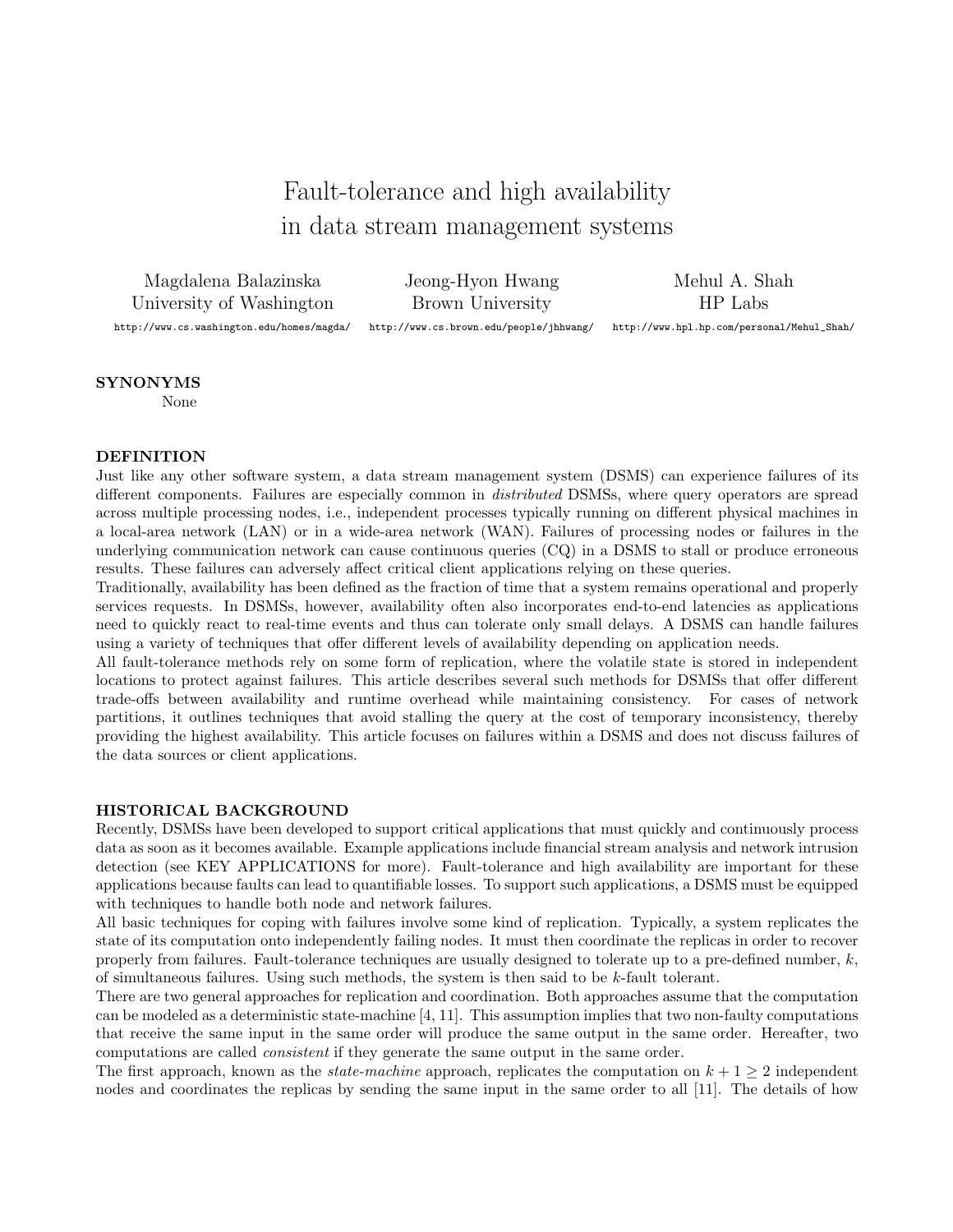

Figure 1: Active Replicas. The operators on replicas  $P_1$  and  $P_2$  are the producers. The operators on  $C_1$  and  $C_2$ are the consumers.

to deliver the same input define the various techniques. Later sections in this article describe variants that are specific to DSMSs. The state-machine approach requires  $k + 1$  times the resources of a single replica, but allows for quick fail-over, so a failure causes little disruption to the output stream. This property is important for critical monitoring tasks such as intrusion detection that require low-latency results at all times.

The second general approach is known as rollback recovery [4]. In this approach, a system periodically packages the state of its computation into a *checkpoint*, and copies the checkpoint to an independent node or a nonvolatile location such as disk. Between checkpoints, the system logs the input to the computation. Since disks have high latencies, existing fault-tolerance methods for DSMSs copy the checkpointed state to other nodes and maintain logs in memory. Upon failure, the system reconstructs the state from the most recent checkpoint, and replays the log to recover the exact pre-failure state of the computation. This approach has much lower runtime overhead at the expense of higher recovery time. It is useful in situations where resources are limited, the state of the computation is small, fault-tolerance is important, but rare moderate latencies are acceptable. An example application is fabrication-line monitoring using a server cluster with limited resources.

In some cases, users are willing to tolerate temporary inconsistencies to maintain availability at all times. One example is in the wide-area where network partitions are likely (e.g., large-scale network and system monitoring). To maintain availability in face of network partitions, the system must move forward with the computation ignoring the disconnected members. In this case, however, replicas that process different inputs will have inconsistent states. There are two general approaches for recovering from such inconsistencies after the network partition heals. One approach is to propagate all updates to all members and apply various rules for reconciling conflicting updates [6, 9]. The other approach is to undo all changes performed during the partition and redo the correct ones [6, 15].

This article presents how these general approaches can be adapted to distributed DSMSs. The main challenge is to ensure that applications receive low-latency results during both normal processing and failures. To do so, the methods presented leverage the structure of continuous queries (CQs) in DSMSs.

This article makes the following assumptions. A CQ is a connected directed-acyclic graph of query operators. The operators can be distributed among many processing nodes with possibly multiple operators per node. A processing node is the unit of failure. For simplicity of exposition, this article focuses on the case of  $k = 1$  (i.e., two query replicas) although all shown techniques can handle any k. This article describes methods to tolerate node crash failures and temporary network partitions. Roughly speaking, a node has crashed if it visibly halts or simply becomes unresponsive [12]. A network partition splits nodes into two or more groups where nodes from one group cannot communicate with nodes in another.

# SCIENTIFIC FUNDAMENTALS

## Techniques for Handling Crash Failures

This section describes new fault-tolerance techniques devised by applying the general fault-tolerance methods to continuous queries in DSMSs.

## Active Replicas

Active replicas are an application of the state-machine approach in which query operators are replicated and run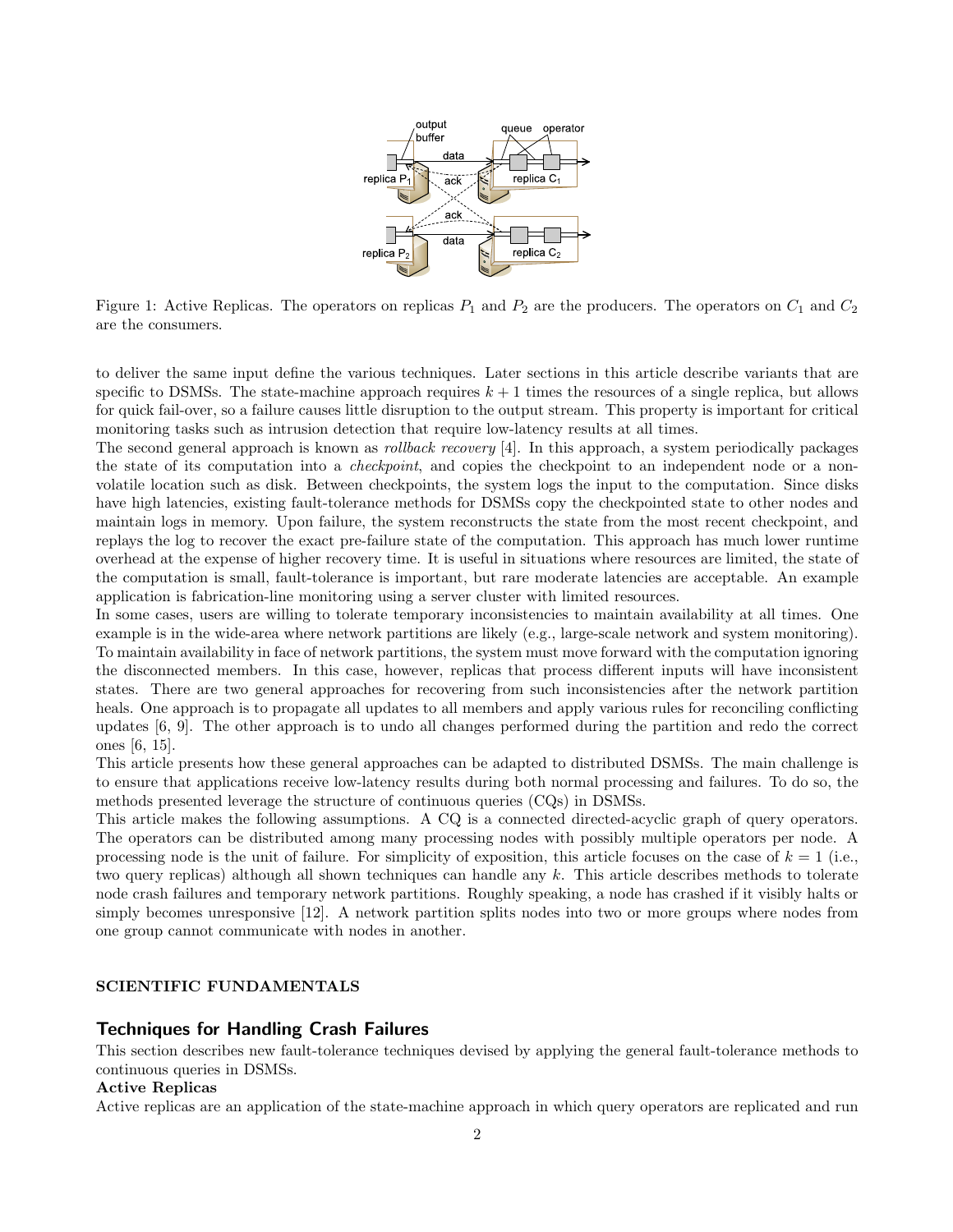

Figure 2: Passive Standby

on independently failing nodes. A simple variant of the active replicas approach uses the traditional process-pair technique to coordinate the replicas. The process-pair technique runs two copies of the query and specifies one to be the primary and the other to be the secondary. In this approach, the primary forwards all input, in the same order, to the secondary and works in lock-step with the secondary [5].

A DSMS can rely on a looser synchronization between the replicas by taking advantage of the structure of CQ dataflows. In a CQ dataflow, the operators obey a producer-consumer relationship. To provide high availability, the system replicates both the producer and consumer as illustrated in Figure 1. In this model, there is no notion of a primary or secondary. Instead, each producer logs its output and forwards the output to its current consumer(s). Each consumer sends periodic acknowledgments to all producers to indicate that it has received the input stream up-to a certain point. An acknowledgment indicates that the input need not be resent in case of failure, so producers can truncate their output logs. Use of reliable, in-order network delivery (e.g., TCP) or checkpoints allows optimizations where consumers send application-level acknowledgments to only a subset of producers [7, 13].

The symmetric design of active replicas has some benefits. The normal-case behavior has few cases, so it is simple to implement and verify. Additionally, with sufficient buffering, each pipeline can operate at its own pace, in looser synchronization with the other.

The Flux [13] approach was the first to investigate this looser synchronization between replicated queries. Flux is an opaque operator that can be interposed between any two operators in a CQ. Flux implements a simple variant of this protocol and assists in recovery. The Borealis "Delay, Process, and Correct" (DPC) protocol [1, 2] also uses the above coordination protocol, but differs from Flux in its recovery, as discussed later. The Flux and DPC approaches both ensure strict consistency in the face of crash failures: no duplicate output is produced and no output is lost.

#### Passive Replicas

There have been two applications of the rollback recovery approach to CQs [7, 8]. The first, called passive standby, handles all types of operators. The second, called *upstream backup*, is optimized for more specific bounded-history operators that frequently arise in CQs.

In the passive standby approach, a primary node periodically checkpoints its state and sends that checkpoint to a backup. The state includes any data maintained by the operators and tuples stored in queues between operators. In practice, sending the entire state at every checkpoint is not necessary. Instead, each primary periodically performs only a delta-checkpoint as illustrated in Figure 2. During a delta-checkpoint, the primary updates the backup by copying only the difference between its current state and the state at the time of the previous checkpoint.

Because of these periodic checkpoints, a backup always has its primary's state as of the last checkpoint. If the primary fails, the backup recovers by restarting from that state and reprocessing all the input tuples that the primary processed since the last checkpoint. To enable backups to reprocess such input tuples, all primaries log their output tuples. If a downstream primary fails, each upstream primary re-sends its output tuples to the downstream backup. In a CQ, because the output of an operator can be connected to more than one downstream consumer operator, primaries discard logged output tuples only after all downstream backups have acknowledged a checkpoint.

For many important CQ operators, the internal state often depends only on a small amount of recent input.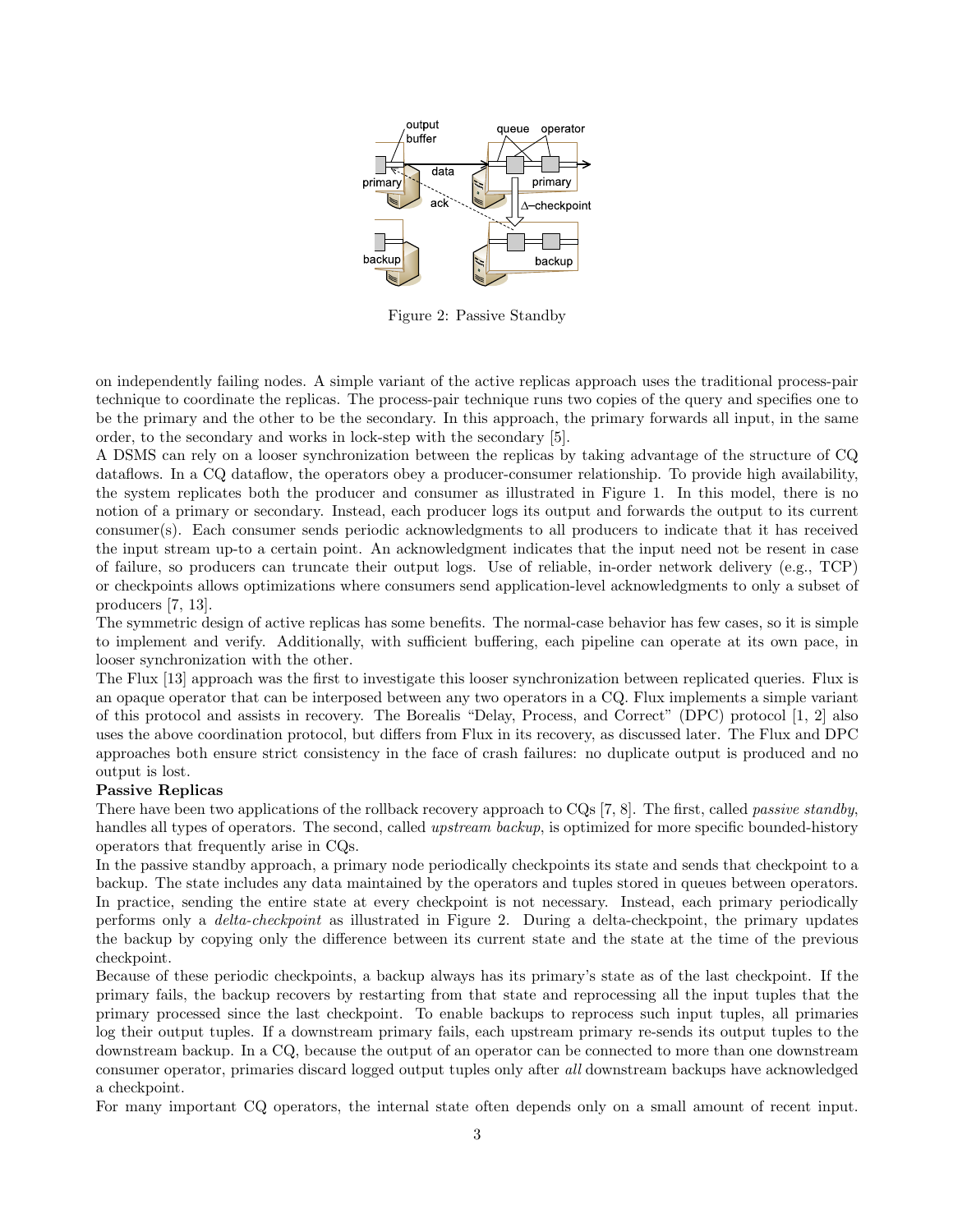

Figure 3: Upstream Backup

Examples of such operators include joins and aggregates with windows that span a short time-period or a small number of tuples. For such operators, DSMSs can use the upstream backup method to avoid any checkpointing overhead. In this approach, primaries log their output tuples, but backups remain idle as illustrated in Figure 3. The primaries trim their logs based on notifications from operators 1-level (or more) downstream, indicating that the states of consuming operators no longer depend on the logged input. To generate these notifications, downstream operators determine, from their output, what logged input tuples can be safely discarded. If a primary fails, an empty backup rebuilds the latest state of the primary using the logs kept at upstream primaries. Failure Recovery

When a failure occurs, a DSMS must first detect and then recover from that failure. DSMSs detect failures using timeouts and, in general, rely on standard group membership mechanisms to keep consistent track of nodes entering and leaving the system [10, 14]. Recovery ensues after failure detection.

There are two parts to failure recovery. The first part involves masking the failure by using the remaining replica to continue processing. For active replicas, this part is called fail-over. In both Flux and DPC, fail-over is straightforward. Consumers and producers adjust their connections to receive input data from or send output data to the remaining live copy of the failed node. To avoid stalls in the output stream, it is safe for active replicas to proceed with fail-over without waiting for group membership consensus [1, 14]. For passive standby and upstream backup, this first part also involves bringing the state of the backup to the pre-failure state of the failed primary, as described earlier, before the backup starts sending data to downstream consumers.

The second part of recovery, called *repair*, allows the query to repair its failed pieces and regain its original level of fault-tolerance. In upstream backup, the system regains its normal fault-tolerance level when the new replica fills its output log with enough data to rebuild the states of downstream nodes.

For both active replicas and passive standby, repair can cause significant disruptions in the result stream depending on the granularity of coordination in the query. For example, if a system uses active replica coordination only at the input(s) and output(s) of a distributed query, the system must destroy the entire query affected by the failure, stall the entire remaining query, checkpoint its state, copy that state onto independent nodes, and reintegrate the new copy with the remaining query. The system must repair a query at a time because it has no control over inflight data in the network between nodes in a query. If the query state is large, e.g. tens of gigabytes, repair can take minutes, causing significant latencies in the result stream. Similarly, coarse coordination in Passive Standby would cause the first checkpoint after recovery to stall processing for a long time.

To remedy this problem, most high-availability CQ schemes (e.g. Flux [13, 14], Borealis DPC [1, 2], Active Standby [7], Passive Standby [7, 8]) coordinate and repair in smaller chunks: between nodes (containing groups of operators), between operators, or even finer. Then, after failure, they can repair the lost pieces one at time, allowing the remaining pieces to continue processing and reduce the impact of stalls. In the presence of  $k+1 > 2$ replicas, DSMSs can use the extra replicas to further smooth the impact of stalls during repair. Also with finer coordination, DSMSs need to repair only the lost pieces, thereby reducing mean-time-to-recovery and improving system reliability, i.e. mean-time-to-failure [13].

# Trade-offs Among Crash failure Techniques

The above techniques provide different trade-offs between runtime overhead and recovery performance. Active replicas provide quick fail-over because replicas are always "up-to-date". With this approach, however, the runtime overhead is directly proportional to the degree of replication. Passive standby provides a flexible trade-off between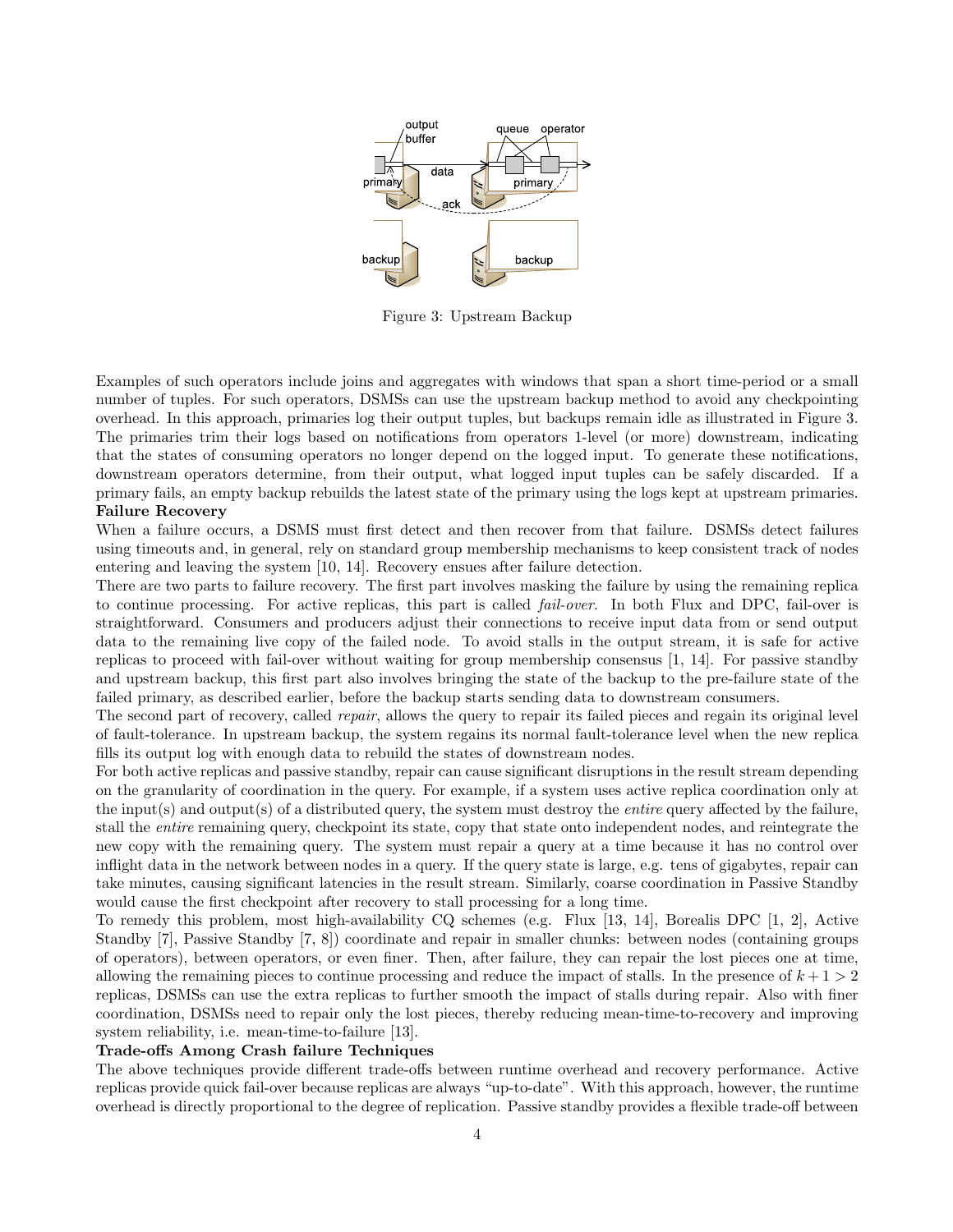runtime overhead and recovery speed through the configurable checkpoint interval. As the checkpoint interval decreases, the runtime computation and network overheads increase because the primaries copy more intermediate changes to the backups. However, recovery speed improves because the backups are in general more up-to-date when they take over. Finally, upstream backup incurs the lowest overhead because backups remain idle in the absence of failures. For upstream backup, recovery time is proportional to the size of the upstream buffers. The size of these buffers, in turn, depends on how much history is necessary to rebuild the state of downstream nodes. Thus, upstream backup is practical in small history settings.

# Techniques for Handling Network Partitions

The previous techniques can mask crash failures and a limited set of network failures (by converting disconnected nodes into crashed nodes), but cannot handle network partitions in which data sources, processing nodes, and clients are split into groups that cannot communicate with each other.

In the presence of network partitions, a DSMS, like all distributed systems, has two choices. It can either suspend processing to ensure consistency, or continue processing the remaining streams with best-effort results to provide availability [3]. Existing work on fault-tolerance in distributed DSMSs has explored both options. The Flux protocol [14], originally set in the local-area where network partitions are rare, favors consistency. The Borealis's DPC protocol, designed for wide-area monitoring applications where partitions are more frequent, favors availability. During partitions, DPC generates best-effort result tuples which are labeled as tentative. Further, DPC allows applications to specify a maximum tolerable latency for flexibly controlling the tradeoff between consistency and availability [1, 2].

Once a network partition heals, a stalled CQ node can simply resume. A node that continued processing with missing input, however, might be in a diverged state, i.e., a state different from that of a failure-free execution. To reconcile a node's diverged state, a DSMS can take two approaches. The system can revert the node to a consistent, checkpointed state and replay the subsequent, complete input, or the system can undo and redo the processing of all tuples since the network partition. To avoid stalling the output during reconciliation, a DSMS must take care not to reconcile all replicas of a node simultaneously. Moreover, nodes must correct their previous output tentative tuples to enable downstream nodes to correct their states, in turn, and to allow applications to ultimately receive the correct and complete output. The Borealis DPC protocol supports these techniques [1, 2].

# **Optimizations**

## Flux: Integrating Fault Tolerance and Load Balancing

A large-scale cluster is a dynamic environment in which DSMSs face not only failures but also load imbalances which reduce availability. In this setting, DSMSs typically split the state of operators into partitions and spread them across a cluster for scalability. A single overloaded machine, in this setup, can severely slow down an entire CQ. The Flux operator can be interposed between producer-consumer partitions to coordinate their communication. To absorb short delays and imbalances, Flux allows out-of-order processing of partition input. For long-term imbalances, it supports fine-grained, online partition state movement. The Flux operators interact with a global controller that coordinates repair and rebalancing, and uses the same state movement mechanism for both [14]. Integrating load balancing with fault tolerance allows a system to better utilize available resources as nodes enter and leave the system. These features allow smooth hardware refresh and system growth, and are essential for administering DSMSs in highly dynamic and heterogeneous environments.

## Leveraging Replication for Availability and Performance in Wide-Area Networks

In previous active replicas approaches, a consumer replica receives the output stream of only one of many producer replicas. In wide area networks, the connection to any single producer is likely to slow down or fail, thereby disrupting the subsequent processing until fail-over completes. To avoid such disruptions, each consumer replica in Hwang et al.'s method [8] merges streams from multiple producer replicas into a single duplicate-free stream. This scheme allows each consumer, at any instant, to use the fastest of its replicated input streams. To further reduce latency, they redesign operators to avoid blocking by processing input out-of-order when possible, while ensuring that applications receive the same results as in the non-replicated, failure-free case. Moreover, their scheme continually adjusts the replication level and placement of operator replicas to optimize global query performance in a dynamically changing environment.

#### Passive Standby: Distributed Checkpointing and Parallel Recovery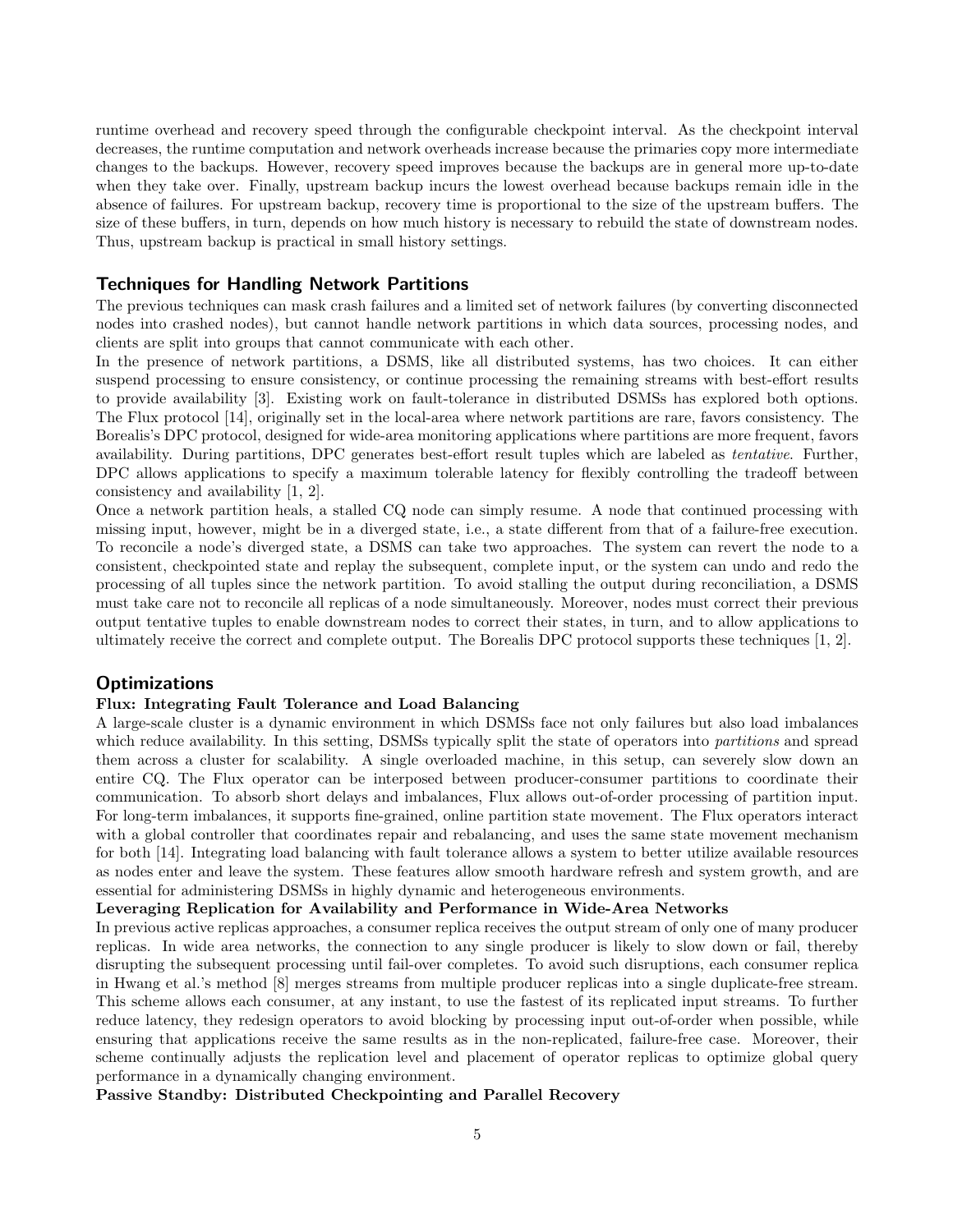The basic passive standby approach has two drawbacks: it introduces extra latencies due to checkpoints and has a slower recovery speed than active replicas. Hwang et. al.'s distributed checkpointing technique overcomes both problems [8]. This approach groups nodes into logical clusters and backs up each node using the others in the same cluster. Because different operators on a single node are checkpointed onto separate nodes, they can be recovered in parallel. This approach dynamically assigns the backup node for each operator and schedules checkpoints in a manner that maximizes the recovery speed. To reduce disruptions, this approach checkpoints a few operators at a time. Such checkpoints also begin only at idle times.

#### KEY APPLICATIONS

There are a number of critical, online monitoring tasks that require 24x7 operation. For example, IT administrators often want to monitor their networks for intrusions. Brokerage firms want to analyze quotes from various exchanges in search for arbitrage opportunities. Phone companies want to process call-records for correct billing. Web site owners want to analyze and monitor click-streams to improve targeted advertising and to identify malicious users. These applications, and more, can benefit from fault-tolerant and highly available CQ systems.

#### FUTURE DIRECTIONS

Key open problems in the area of fault-tolerance and high availability in DSMSs include handling Byzantine failures, integrating different fault-tolerance mechanisms, and leveraging persistent storage. Techniques for handling failures of data sources or dirty data produced by data sources (e.g., sensors) are also areas for future work.

## EXPERIMENTAL RESULTS

See [1, 2, 7, 8, 13, 14] for detailed evaluations of the different fault-tolerance algorithms.

# DATA SETS

#### URL TO CODE

Borealis is available at: http://www.cs.brown.edu/research/borealis/public/

#### CROSS REFERENCE

Data stream management system (DSMS), distributed DSMS, continuous query (CQ).

## RECOMMENDED READING

- [1] Magdalena Balazinska. Fault-Tolerance and Load Management in a Distributed Stream Processing System. PhD thesis, Massachusetts Institute of Technology, February 2006.
- [2] Magdalena Balazinska, Hari Balakrishnan, Samuel Madden, and Michael Stonebraker. Fault-tolerance in the Borealis distributed stream processing system. In Proc. of the 2005 ACM SIGMOD International Conference on Management of Data, June 2005.